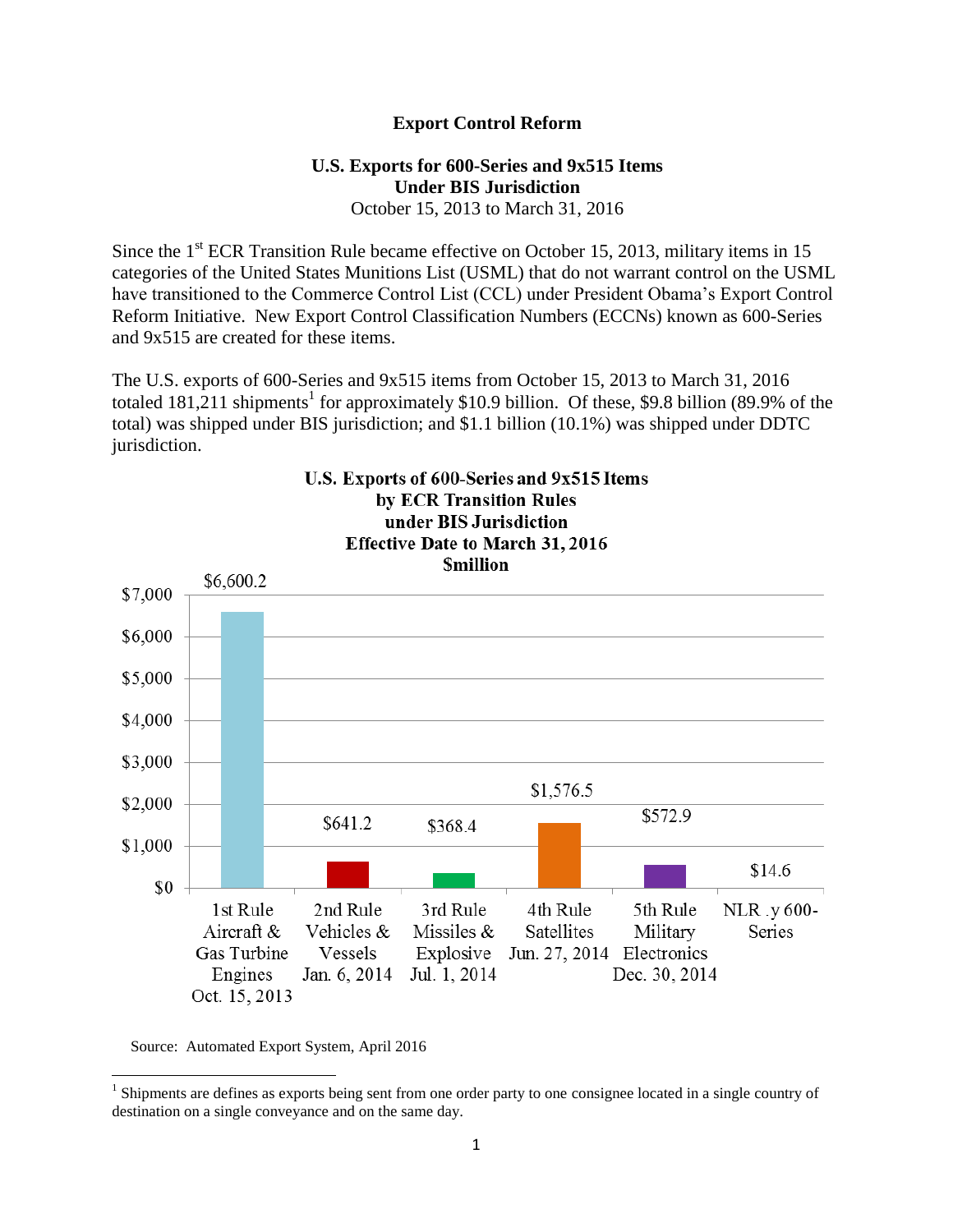

Source: Automated Export System, April 2016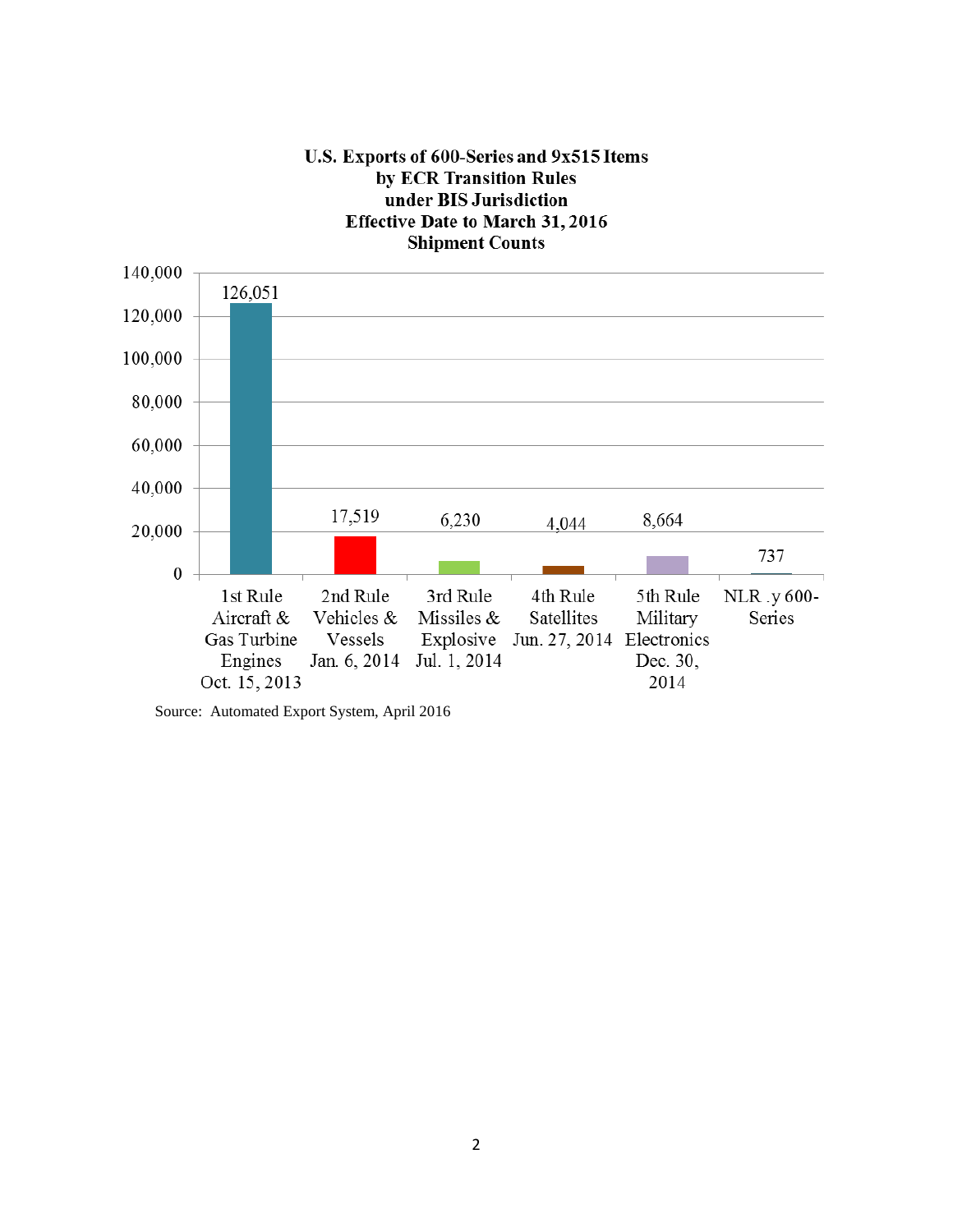Of the \$9.8 billion in U.S. exports of 600-series and 9x515 items under BIS jurisdiction, the top destinations were Japan with \$1.5 billion (15.8% of the total value), Canada with \$980.1 million (10.0%) and French Guiana where The Guiana Space Center run by France and the European Union located with \$864.9 million (8.8%).

| Top Ten Destinations of U.S. Exports of 600-Series and 9x515 Items by Value |                        |                |                               |                  |
|-----------------------------------------------------------------------------|------------------------|----------------|-------------------------------|------------------|
| under BIS Jurisdiction                                                      |                        |                |                               |                  |
| October 15, 2013 to March 31, 2016                                          |                        |                |                               |                  |
|                                                                             |                        | % of Total     | Value                         |                  |
| Country                                                                     | <b>Shipment Counts</b> | Shipment Count | <b><i><u>Smillion</u></i></b> | % of Total Value |
| Japan                                                                       | 16,744                 | 10.3%          | \$1,544.4                     | 15.8%            |
| Canada                                                                      | 15,286                 | 9.4%           | \$980.1                       | 10.0%            |
| French Guiana                                                               | 17                     | 0.0%           | \$864.9                       | 8.8%             |
| United Kingdom                                                              | 17,991                 | 11.0%          | \$748.8                       | 7.7%             |
| South Korea                                                                 | 13,086                 | 8.0%           | \$677.2                       | 6.9%             |
| Mexico                                                                      | 6,651                  | 4.1%           | \$504.5                       | 5.2%             |
| Germany                                                                     | 7,285                  | 4.5%           | \$324.4                       | 3.3%             |
| Israel                                                                      | 6,749                  | 4.1%           | \$324.3                       | 3.3%             |
| Italy                                                                       | 4,878                  | 3.0%           | \$293.0                       | 3.0%             |
| Singapore                                                                   | 6,716                  | 4.1%           | \$259.5                       | 2.7%             |
| <b>Top Ten Total</b>                                                        | 95,403                 |                | \$6,521.2                     |                  |
| <b>Top Ten Total/</b>                                                       |                        |                |                               |                  |
| <b>Grand Total</b>                                                          |                        | 58.4%          |                               | 66.7%            |
| <b>Grand Total</b>                                                          | 163,245                |                | \$9,773.8                     |                  |

Note: The Guiana Space Center, run by France and European Union, is located in French Guiana.

Source: Automated Export System, April 2016